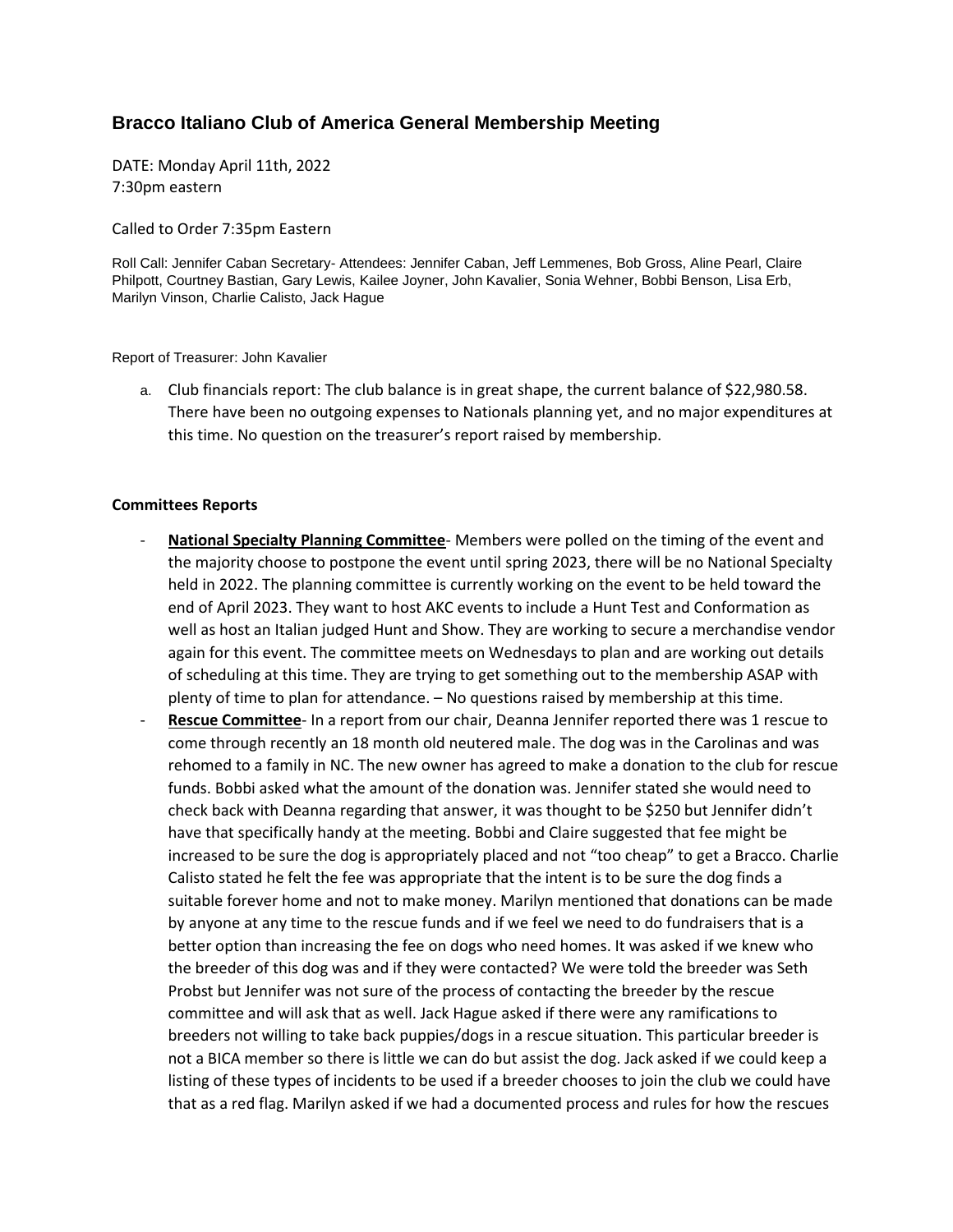are handled. Gary will check to see if we have this documented. If we do not this is something we can work with Deanna to create for future use. Charlie Calsito 2<sup>nd</sup> that he would like the processes documented. Gary and Jennifer will follow up with Deanna and report back for the next membership meeting.

**Additional take away**- It was asked why would the club promote any breeder who isn't in the club- Gary stated as a club we do not promote any breeders as preferred over another but we do not list or allow listings on the site for non-member breeders. We are working to encourage our club breeders to be listed on the website so that we can use this as the go to place to recommend new owners start looking. Jennifer stated it was sent out to all club members that the fees to be listed on the breeder site or stud dog site were waived and we wanted all our folks to be listed, they need to step up and be on the website if they want this to be the source for new owners shopping for a puppy. Courtney stated it is not worth paying a fee to be listed if you are not actively breeding. Jennifer again mentioned the fee was waived but will remove that from the application listed on the website. Bob Gross asked if we had a "Responsible Breeder" logo or something of that sort that can be used by members to post on their websites etc. showing they are approved breeders by BICA. That is not something we currently do, but OFA would be a source for something like that, and the CHIC program. Marilyn also mentioned AKC has the breeder of merit logo. Courtney mentioned that the CHIC program means all of the health testing by breed was completed and it doesn't ensure the results of the tests are good results. Bob stated it is up to the puppy buyers to do their due diligence and look at the OFA results, we can lead folks to OFA searches on sires and dams. Claire also mentioned the overseas breeders are starting to do more health testing and posting results. Marilyn mentioned that of the 549 Bracco AKC shows registered, 271 have results in OFA and only 17 have CHIC we need to get more owners on board with using that program. Bob asked if only OFA was listed or if it also showed PennHip- there is a fee but Pennhip results can be added to records.

- **Hunting Committee** No major advances on this committee. They are working to establish guidelines for the Bella Bravo award and will set a separate committee for that task. If anyone wants to do regional get together or hunt training etc. we can get the word out and promote such events to membership. Bob Gross possibly interested in hosting a Bracco Day in VT where he guides in fall, he will be in touch as the time approaches. Jack Hague was asked to be on hunting committee but has heard little to nothing on this, Gary will work to get a more established communication to this group. There have been no formal meetings so far. We need to get this up and going so that we can encourage folks to learn this aspect of the Bracco or for those seasoned set up the mentorship program to help others. Claire mentioned a possible NAVHDA event in MI, Kailee mentioned a possible site to do a gathering in NC on hunting grounds with bird access.
- **Health Committee** Amanda Inman continues to work on the Kidney research studies. She is working with the Bracco club in the UK to expand the research and is working to get international studies on dogs as well. Continued efforts are being made to get grants and funding for the research.
- **Judges Education Committee** Lisa Moller is currently the chair (not on call). Kailee mentioned she emailed Lisa about an upcoming opportunity in Raleigh in fall and we need a presenter. Claire mentioned she can help up in MI events but didn't feel she was a strong speaker herself. Club is working with AKC on the Canine College if members have any photos or videos or